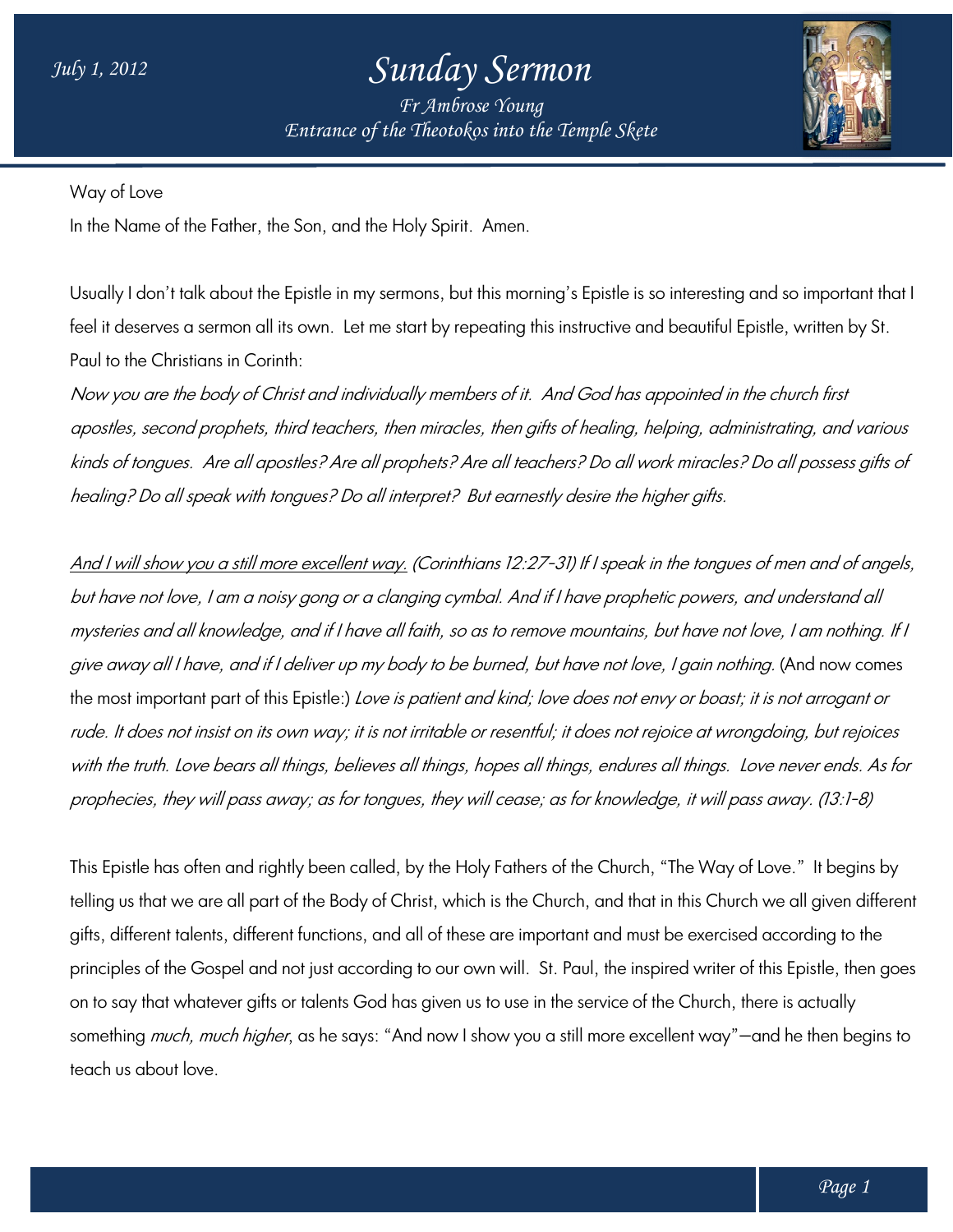## *Sunday Sermon*

*Entrance of the Theotokos Entrance of into the Temple Skete Fr Ambrose Young*



Brothers and sisters, sometimes we slip into the mistaken idea that the visible institution of the Church, the outward organization—patriarchs, bishops, priests, deacons, etc.—and the local parish church with its parish council and organization—patriarchs, bishops, priests, deacons, etc.—and the local parish church with its parish counci<br>sisterhood, etc., are the only reality there is to the Church or, all there is to the Church in this world. This i sisterhood, etc., are the only reality there is to the Church or, all there is to the Church in this world. This is<br>incorrect. Of course the visible this-worldly institution is there, it *is* quite real, it was founded by Apostles, and it is also necessary, but in and of itself, *by itself,* it does not constitute the entirety of the organic Body of Christ, which is a mystical reality and actually a *greater* reality than the visible institution. ere, it *is* quite real, it was founded by Christ on the<br>*ielf,* it does not constitute the entirety of the organic<br>reality than the visible institution.<br>bsed of frail and fallible human beings with feet of c<br>ain the Kingd

Why so? Because the Church in and of this world is composed of frail and fallible human beings with feet of clay, not yet saints, not yet deified. They are all struggling to attain the Kingdom of Heaven just like everyone else. Bishops and priests are no exception. Living saints are few and far between in any age, but especially in our own, believe me! And so it sometimes happens that when things don't go well in the parish or in the diocese, when there are power struggles or even outright abuses, then we can become easily very "turned off" to the Church, not realizing that this only one part of the Body of Christ. disappointed, turned off, even scandalized—this is what happens when human passions and politics go on in sacred places! If we weren't turned off by this we should be! And so it sometimes happens that when things don't go well in the parish or in the diocese, v<br>ruggles or even outright abuses, then we can become easily very "turned off" to the Church,<br>this only one part of the Body of Ch f Christ. Of course it's understandable that people become<br>this is what happens when human passions and politics go on in<br>is we should be!<br>cal creation of the Savior, is so much more than the earthly

But the organic Body of Christ, being a mystical creation of the Savior, is so much more than the ea organization, and so much bigger. And that's what the rest of this morning's Epistle deals with. Remember, St. But the organic Body of Christ, being a mystical creation of the Savior, is so much more than the earthly<br>organization, and so much bigger. And that's what the rest of this morning's Epistle deals with. Remember, St.<br>Paul offices and gifts exercised in the Church. This "more excellent way" is *the way of love.* 

The Scriptures tell us that "God is love." This is an astonishing and astounding revelation, give to us by the Son of God Himself. No other religion on the face of the earth has ever understood, known, seen, taught, or believed this, that God is Love! The God of the Jews is a legalistic and angry God; the god of the Muslims is a distant and cold god; Buddhists do not believe in any god; Hindus believe in a multitude of gods, some of which bloodthirsty. Only Christians believe in a God of love, because only Christians have God's only-begotten Son, our god; Buddhists do not believe in any god; Hindus believe in a multitude ot gods, some ot which are quite vile and<br>bloodthirsty. Only Christians believe in a God of love, because only Christians have God's only-begotten Son ellent way"—that is, something more important than the various<br>re excellent way" is *the way of love.*<br>astonishing and astounding revelation, give to us by the Son of<br>earth has ever understood, known, seen, taught, or beli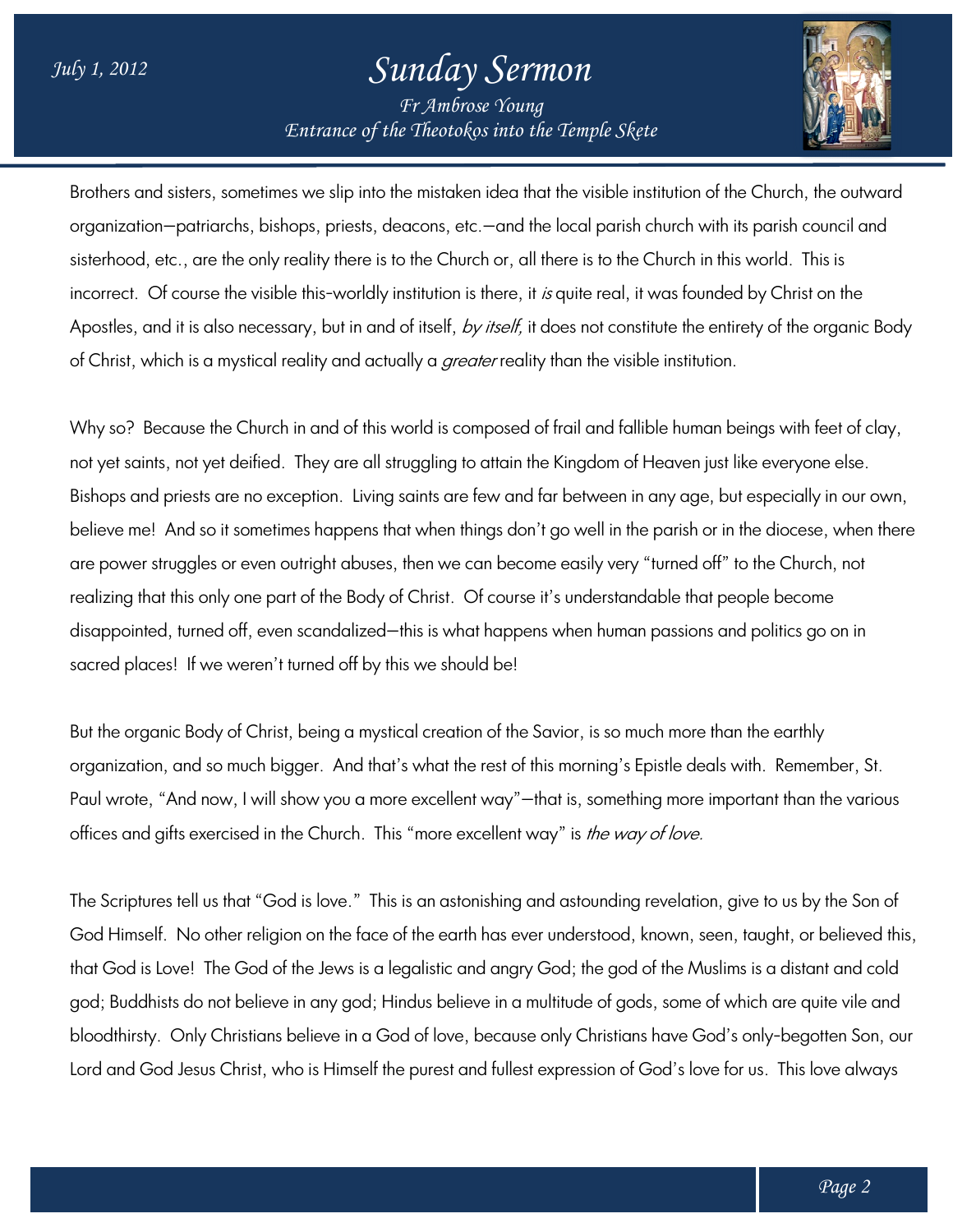## *Entrance of the Theotokos Entrance of into the Temple Skete Sunday Sermon Fr Ambrose Young*



existed fully between the Persons of the Holy Trinity, Father, Son, and Holy Spirit, and has been extended to us through God the Son, who demonstrated perfect love in His suffering and death for us and our salvation. existed fully between the Persons of the Holy Trinity, Father, Son, and Holy Spirit, and has been extended to us<br>through God the Son, who demonstrated perfect love in His suffering and death for us and our salvation.<br>And s

arrogant or rude. It does not insist on its own way; it is not irritable or resentful; it does not rejoice at wrongdoing, And so, St. Paul proclaimed to us the following: "*Love is patient and kind; love does not envy or boast; it is not*<br>*arrogant or rude. It does not insist on its own way; it is not irritable or resentful; it does not rejoi* never ends."

Notice that St. Paul is not talking about emotions and feelings. He's talking about behavior and attitudes, and there's a huge difference. In our drama-queen culture and society, fed by the media and Hollywood, everything is there's a huge difterence. In our drama-queen culture and society, ted by the media and Hollywood, everything<br>about how we "feel", about "me", and very rarely about *principles* any more. As a culture we have lost our moorings—which used to be in the New Testament—and, frankly, some of us Orthodox Christians have lost our moorings, too!

Time to recover our "first love", which is Jesus Christ Himself and the way in which He has revealed Himself and His Time to recover our "first love", which is Jesus Christ Himself and the way in which He has revealed Himsell<br>Father and the Holy Spirit, through the Gospels and the Church. The question is—and it is a legitimate and necessary question—*how do we do this?* 

First we need to remember that God wishes to share His love, to receive it and be part of it—the love that emanates First we need to remember that God wishes to share His love, to receive it and be part of it—the love that emanate<br>from and circulates continually between the Persons of the Trinity—He wishes us to share in this love. It i "river of love," in which all are invited to bathe and be constantly refreshed. But the only way we can do this, the "river of love," in which all are invited to bathe and be constantly refreshed. But the only way we can do this, the<br>only way we can open ourselves to that experience of God's love, is to give Christ the first place in eve do.

I am a convert to Orthodoxy, of 42 years standing, and I have noticed something very interesting in my four decades in the Church: the old fashioned traditional Orthodox Christians here in America America—whether Greek, or only way we can open ourselves to that experience of God's love, is to give Christ the first place in everything we<br>do.<br>I am a convert to Orthodoxy, of 42 years standing, and I have noticed something very interesting in my begin to cook and even sign their loaves with the Cross as they put them in the oven. I've seen people make the